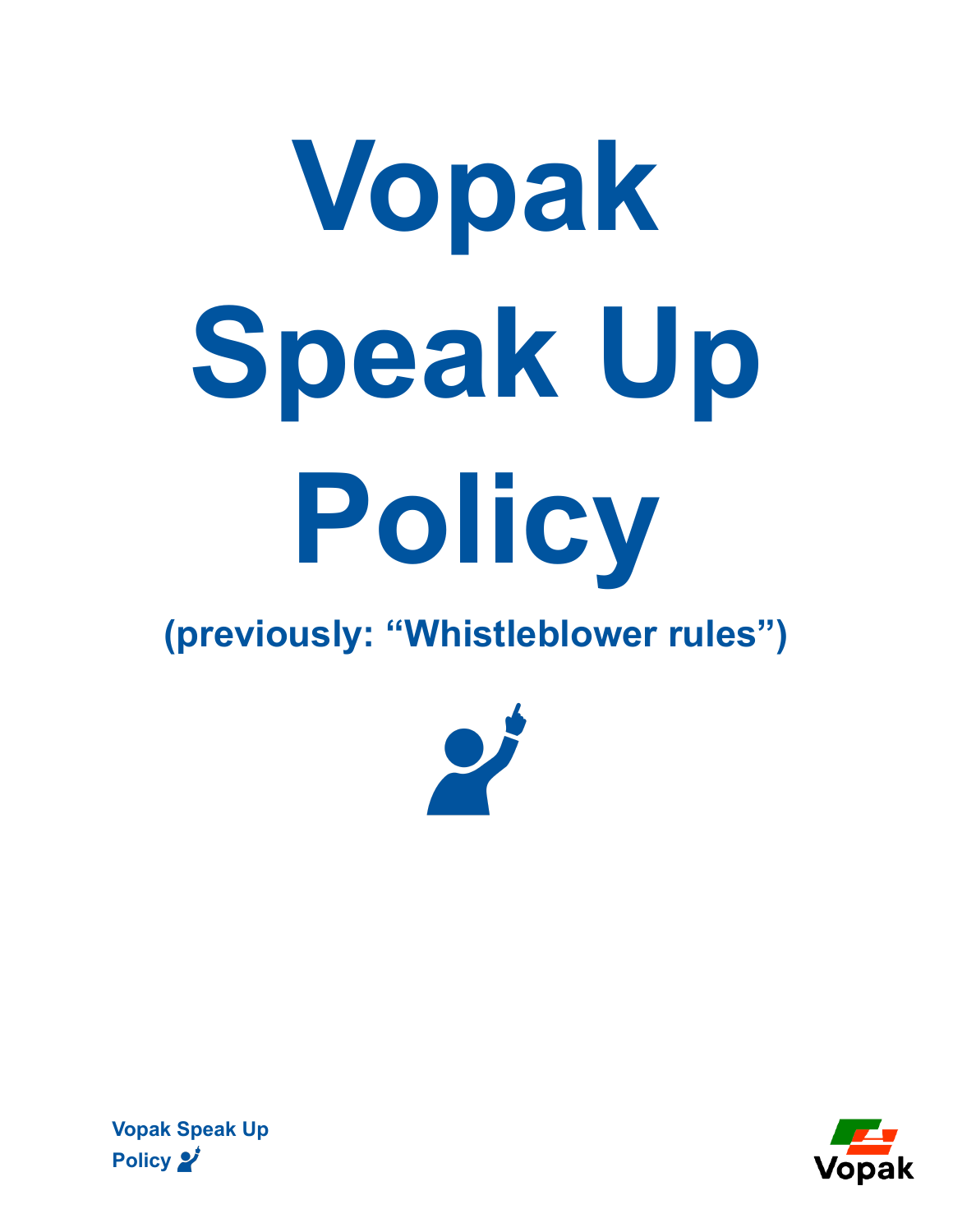



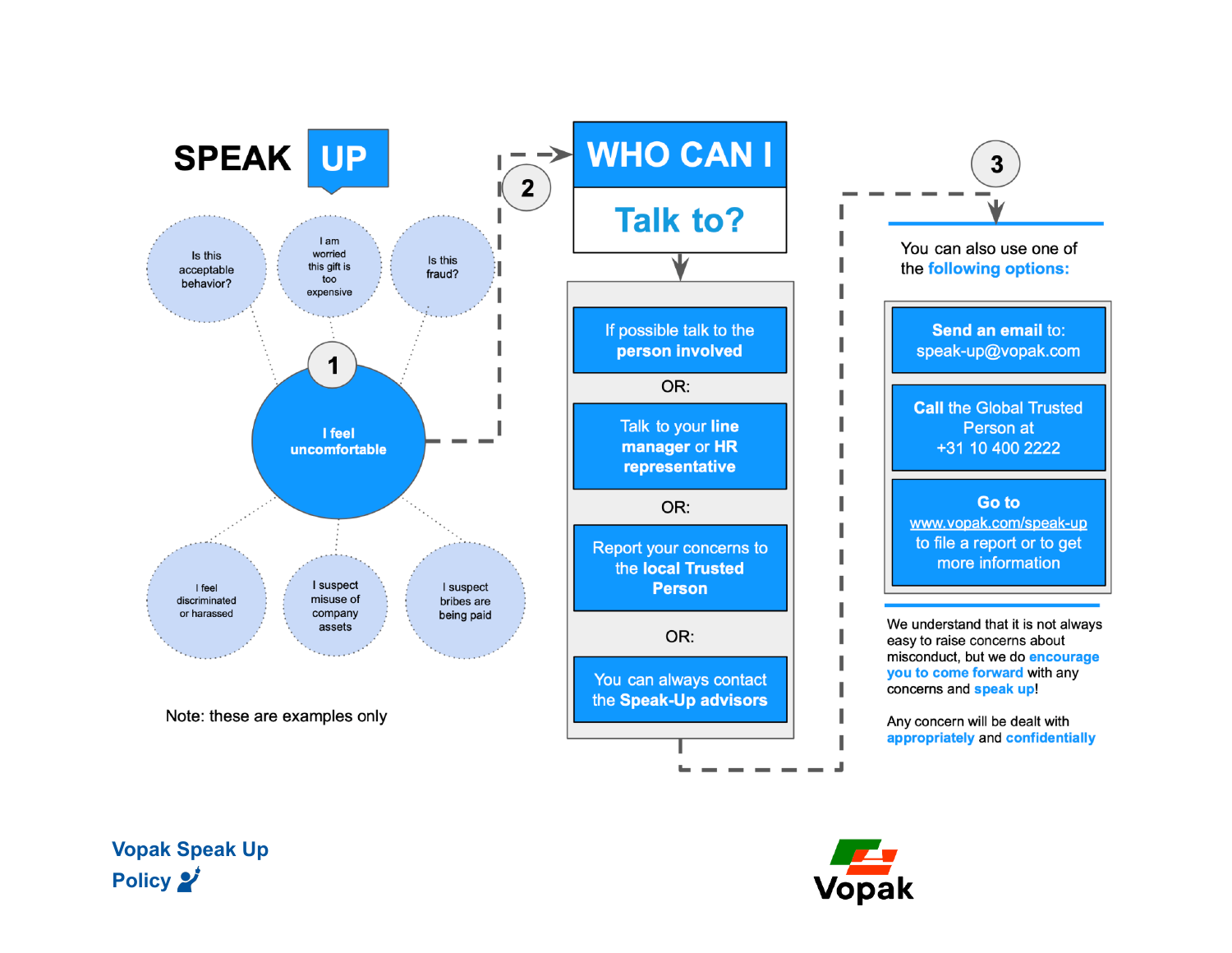# <span id="page-2-0"></span>**TABLE OF CONTENTS**

| <b>TABLE OF CONTENTS</b>                                     | 3              |
|--------------------------------------------------------------|----------------|
| <b>WHY THIS POLICY?</b>                                      | 5              |
| Why is speaking up important?                                | 5              |
| What is the purpose of this Speak Up policy?                 | 5              |
| Who can speak up?                                            | 5              |
| What concerns are covered by this Speak Up policy?           | 5              |
| <b>HOW AND WHEN TO SPEAK UP?</b>                             | 6              |
| How to speak up?                                             | 6              |
| Your line manager, your Human Resources manager              | 6              |
| Your Speak Up advisor                                        | 6              |
| <b>Global Trusted Person</b>                                 | $\overline{7}$ |
| What about 'external whistleblowing'?                        | $\overline{7}$ |
| What kind of information do you need to provide?             | $\overline{7}$ |
| What should you do if you do not have all the facts?         | $\overline{7}$ |
| SAFEGUARDING YOUR POSITION: CONFIDENTIALITY                  | 8              |
| Do reports remain confidential?                              | 8              |
| Is it possible to report anonymously?                        | 8              |
| Will your privacy be safeguarded?                            | 8              |
| <b>SAFEGUARDING YOUR POSITION: NON-RETALIATION</b>           | 8              |
| Non-retaliation - How will you be protected if you speak up? | 8              |
| What should you do if you notice any retaliation?            | 9              |
| What happens if this policy is misused?                      | 9              |
| <b>FOLLOW-UP - WHAT HAPPENS AFTER YOU SPEAK UP?</b>          | 10             |
| What can you expect if you speak up?                         | 10             |

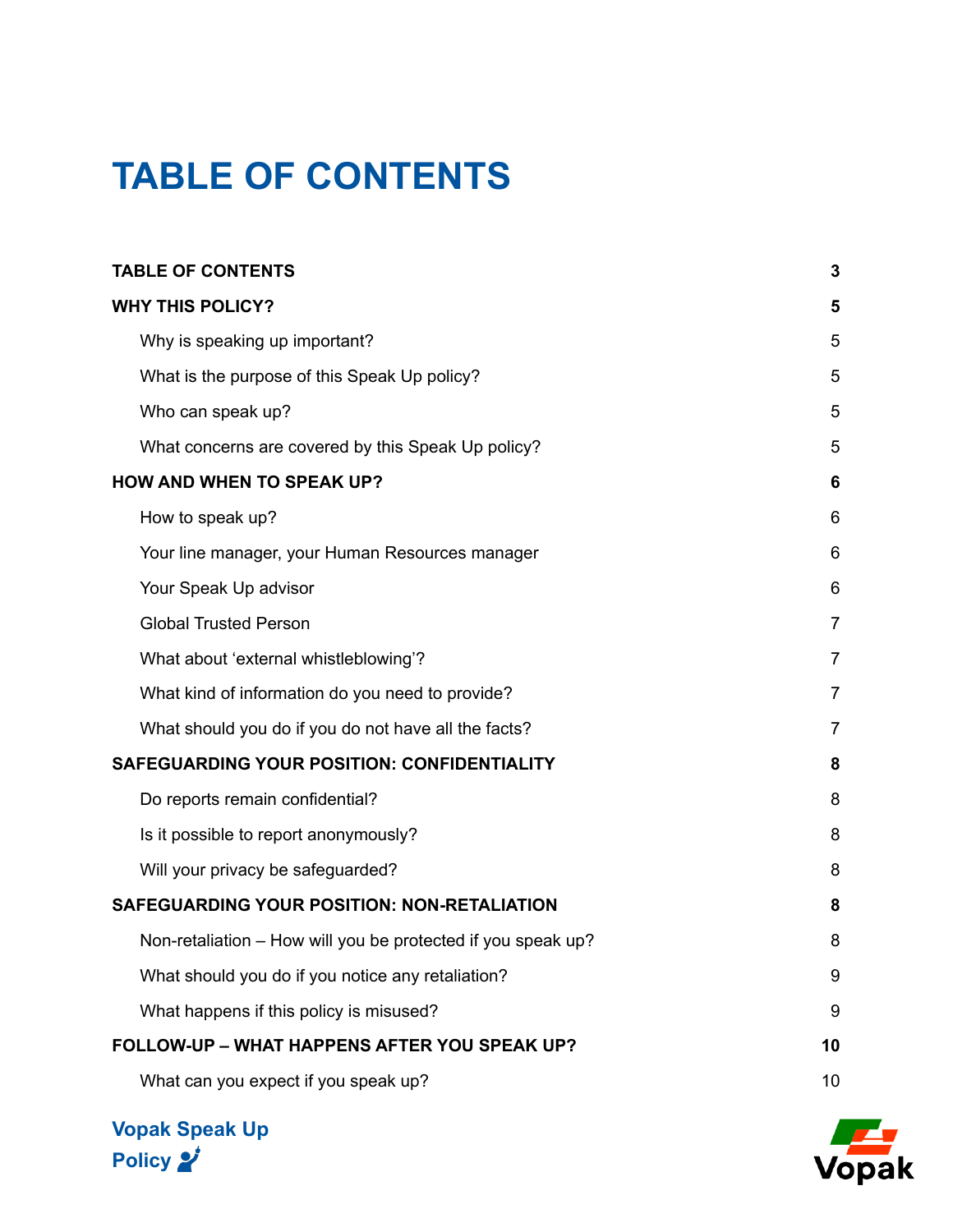| Who will act on your concerns and how?                            | 10 |
|-------------------------------------------------------------------|----|
| Review and investigations                                         | 10 |
| Appropriate measures                                              | 11 |
| What to do if you have a concern about the follow-up on a report? | 11 |
| Reporting to the Executive Board and Audit Committee              | 11 |
| <b>MORE INFORMATION?</b>                                          | 11 |
| <b>ANNEX: PROTECTION OF PERSONAL DATA</b>                         | 12 |
| <b>This Annex</b>                                                 | 12 |
| Personal data                                                     | 12 |
| Purpose of data processing                                        | 13 |
| Legal basis                                                       | 13 |
| <b>Disclosures</b>                                                | 13 |
| Data retention                                                    | 13 |
| Your rights                                                       | 14 |
| Contact                                                           | 14 |
| <b>ADMINISTRATIVE INFORMATION</b>                                 | 15 |

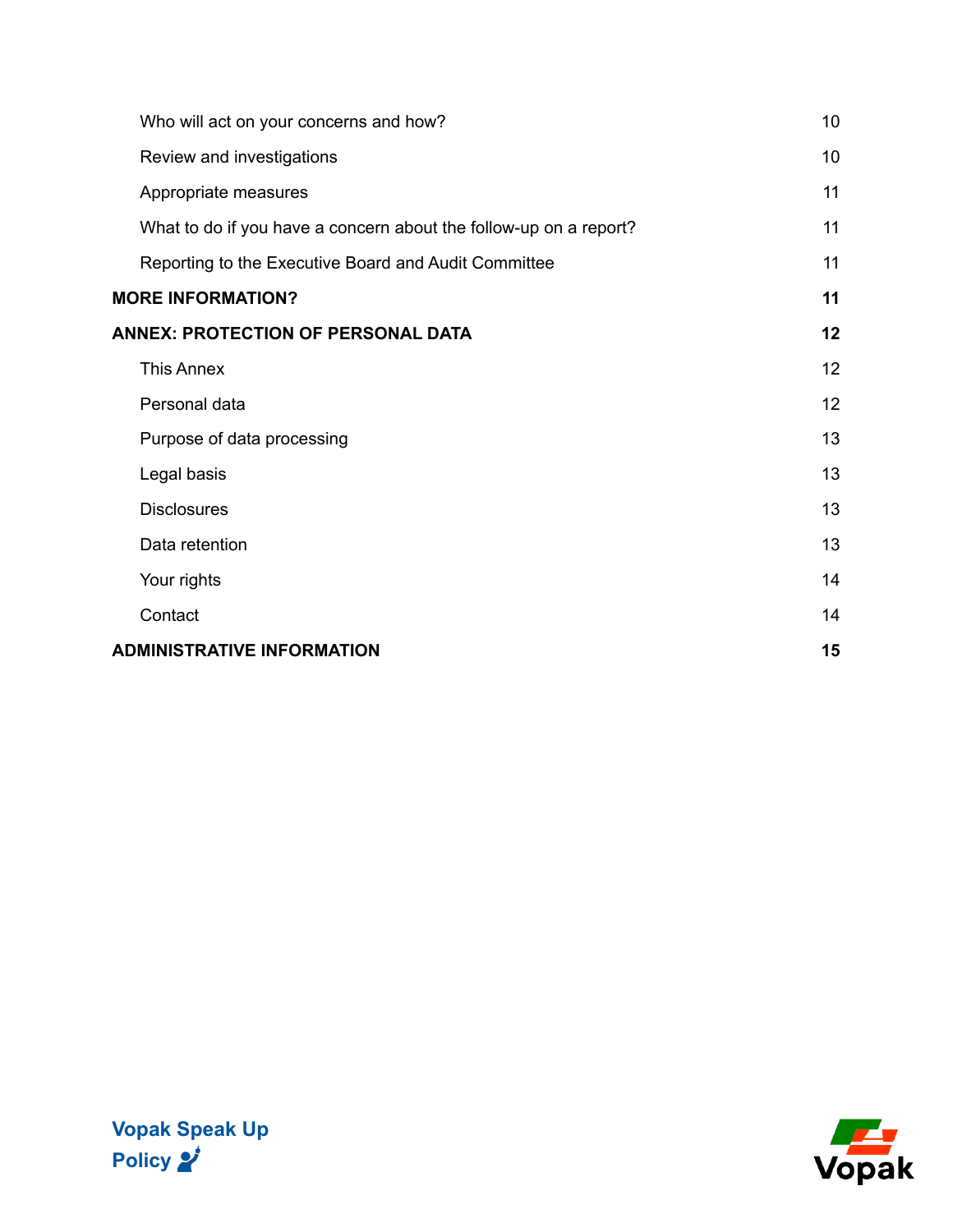# <span id="page-4-0"></span>**WHY THIS POLICY?**

## <span id="page-4-1"></span>**Why is speaking up important?**

Vopak is committed to conduct business with integrity and fairness, respecting the law and our values. In spite of this commitment, you may one day observe conduct that concerns you, or that seems to violate our Code of Conduct or seems to be inconsistent with the Vopak Values. If you observe or suspect such misconduct, you are encouraged to speak up. By doing so, you give Vopak the opportunity to deal with the issue. Remaining silent about possible misconduct may worsen a situation and undermine trust.

Vopak truly values the help of employees who identify and speak up about potential concerns that need to be addressed. Speaking up is encouraged and anyone who speaks up is protected. You will not suffer adverse effects for raising concerns in good faith about suspected misconduct, and we do not tolerate any form of retaliation against you for speaking up. After all: speaking up is essential for us to sustain our reputation, success and ability to operate – both now and in the future.

# <span id="page-4-2"></span>**What is the purpose of this Speak Up policy?**

It explains how you can raise concerns about suspected misconduct in confidence and without fear of retaliation. It also describes what you can expect from Vopak if you speak up.

#### <span id="page-4-3"></span>**Who can speak up?**

**Vopak Speak Up**

Policy 2

This Speak Up Policy is available to anyone who feels uncomfortable and wishes to raise a concern about possible misconduct within Vopak. As such it applies in particular to:

- Vopak employees;
- all other workers in a professional context, i.e. employees, self-employed workers, volunteers, unpaid trainees, shareholders, members of supervisory bodies
- independent third-party contractors, subcontractors and suppliers, including amongst others surveyors, ship agents and truck drivers

#### <span id="page-4-4"></span>**What concerns are covered by this Speak Up policy?**

This Speak Up Policy can be used to raise concerns about suspected misconduct concerning Vopak, that is: any violation of our Vopak Values, the Code of Conduct and/or its policies under which Vopak operates, including suspected misconduct and breaches of EU law as defined in the Dutch Whistleblower Act ("Wet Bescherming Klokkenluiders") as well as the laws and regulations of the countries outside the EU in which we operate.

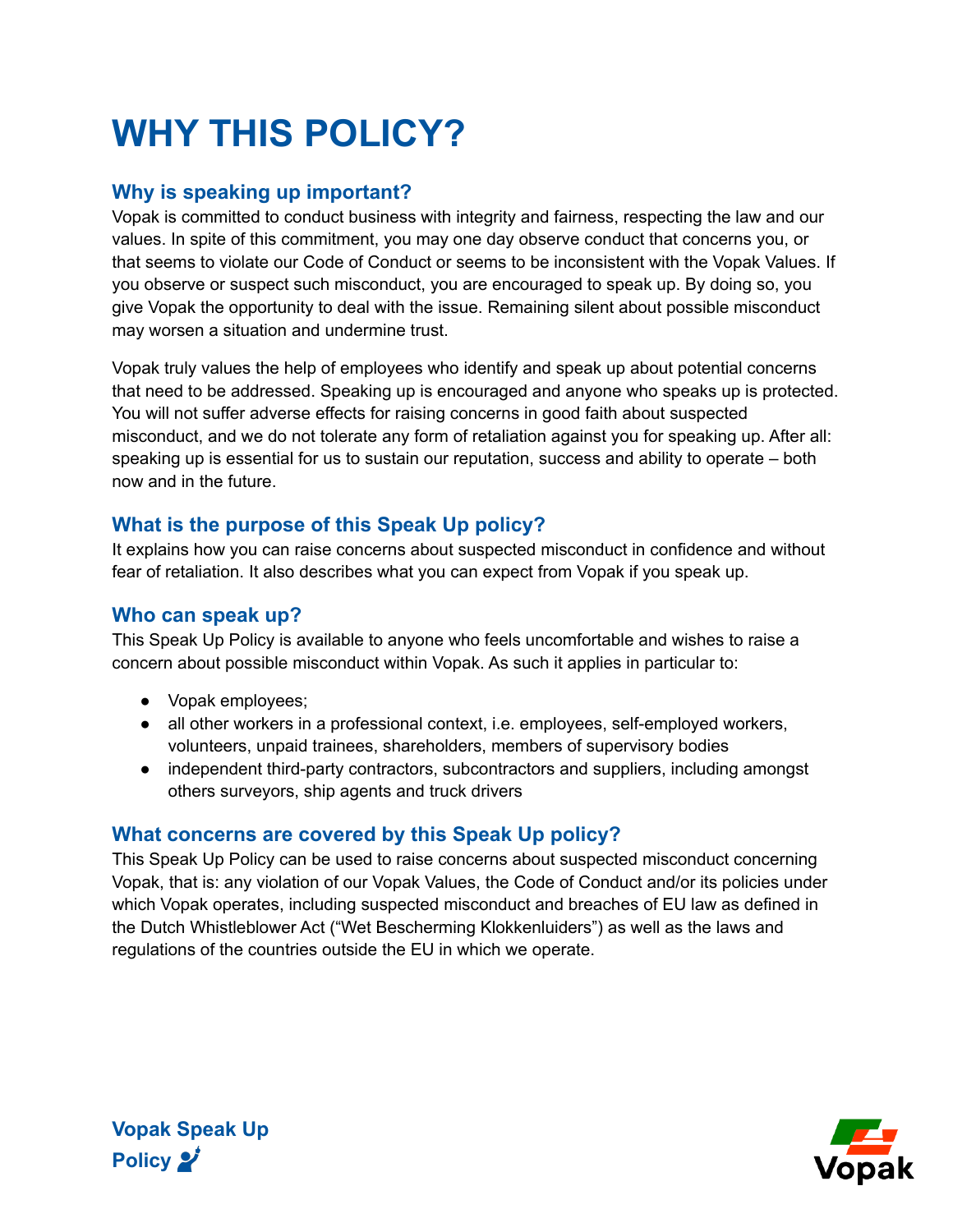Examples of concerns that can be raised using this Speak Up Policy are:

- Unacceptable or inappropriate behaviour
- Fraud
- Human rights violations
- Discrimination or harassment
- Violations of competition laws and rules
- Money laundering or violations of sanction laws
- Inadequate financial or non-financial record keeping
- Bribery
- Conflicts of interest
- Environmental, health and safety issues
- Improper use of company resources
- Insider trading
- Disclosure of confidential information
- Violations of any of our (other) policies
- Retaliation against anyone for speaking up in good faith

You should not use this policy in case of:

- To settle personal or legal disputes.
- To make accusations which you know are false. Doing so may lead to disciplinary measures.

# <span id="page-5-0"></span>**HOW AND WHEN TO SPEAK UP?**

#### <span id="page-5-1"></span>**How to speak up?**

Vopak's Speak Up Policy allows you to raise concerns about suspected misconduct through a variety of channels. This policy does not replace Vopak's regular reporting lines or complaints procedures. If you suspect misconduct, you are encouraged to first address this directly with the person involved. If this would not be appropriate, please feel free to raise questions and concerns through any of the following Speak Up channels:

#### **1. Your line manager, your Human Resources manager**

<span id="page-5-2"></span>As a general guideline, the first person to approach when raising a concern is your line manager. You may also choose to discuss your concern with your Human Resources manager who can mediate personally on your behalf.

#### **2. Your local Trusted Person(s)**

In many countries a local Trusted Person is appointed. These local Trusted Persons are always available to discuss your concerns and/or to report suspected misconduct. Please check the specific situation for your country / operating company.



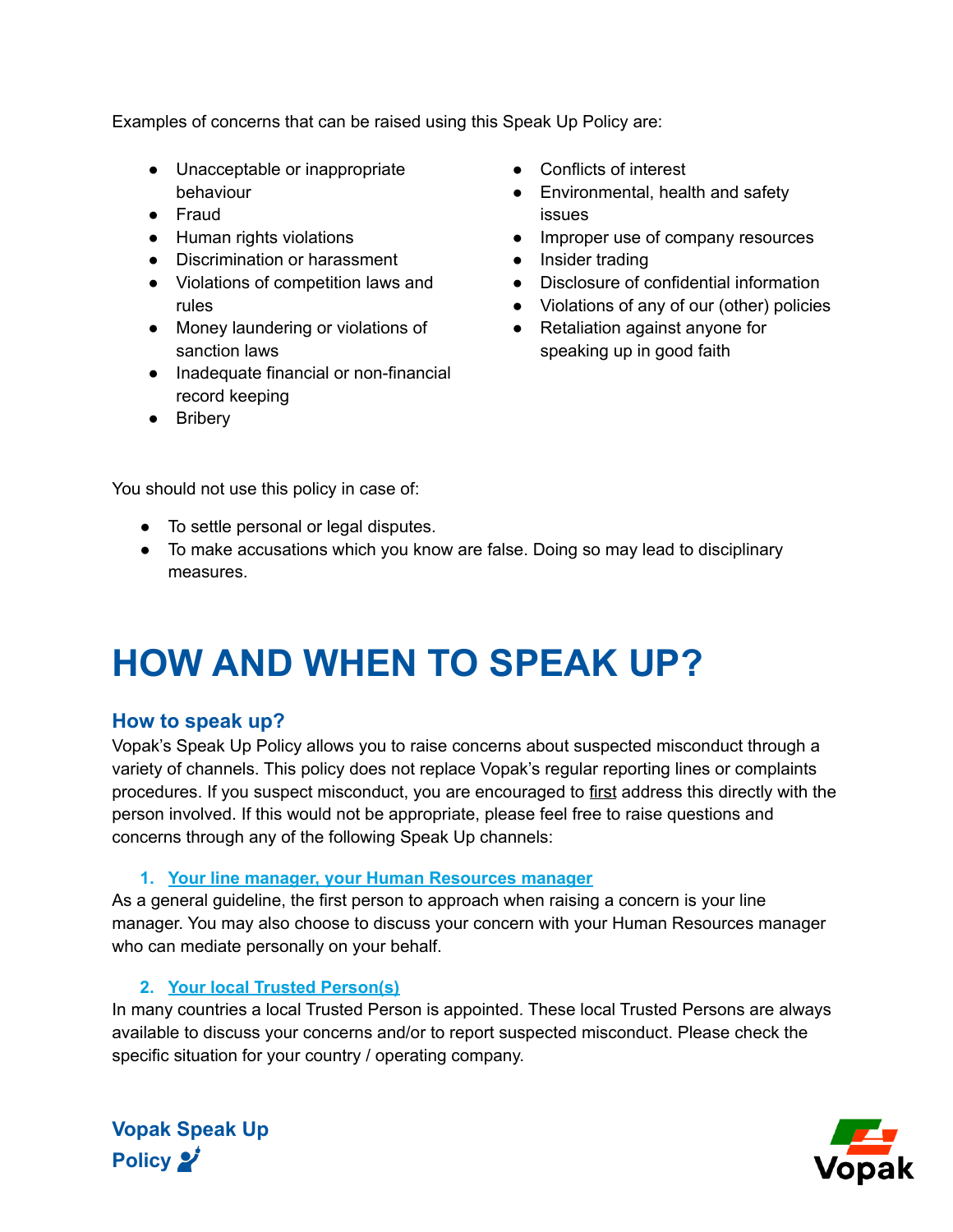#### <span id="page-6-0"></span>**3. Your Speak Up advisor**

For each Division (i.e. Americas, Asia & Middle East, Europe & Africa, China and LNG) as well as for the Global Office Vopak has appointed a Speak Up Advisor as a second point of contact for you to raise concerns about suspected misconduct, for example if you prefer not to raise a concern with your line manager.

They are there for you to discuss your concerns in confidence and advise on any next steps. Our Speak Up Advisors are made available to you for individual, impartial and confidential advice, free of charge, on, for example, whether the information in question is covered by the applicable rules on whistleblower protection, which reporting channel might best be used and which alternative procedures are available in the event that the information is not covered by the applicable rules. Our Speak Up Advisor does not participate in any investigation as to protect the confidentiality of conversations. The Speak-Up advisors are:

- For the Divisions: **•** Division Director HR
	- Division Director Finance

- For the Global Office Global Director HR
	- Global Director Finance

Please check the Vopak Who-is-Who for full contact details of the Speak-Up advisors.

#### **4. Global Trusted Person**

<span id="page-6-1"></span>The Global Trusted Person in Rotterdam, the Netherlands, is overseeing our company-wide efforts to ensure that we conduct business with integrity and fairness, with respect for the law and our values. You can report suspected misconduct to the Global Trusted Person by:

- Email at [speak-up@vopak.com](mailto:whistleblower@vopak.com)
- Via the Vopak website: www.vopak.com/speak-up
- Post to Global Trusted Person, P.O. Box 863, 3000 AW Rotterdam, the Netherlands
- Verbally via telephone at +31 6 22798008
- Verbally via videoconferencing at speak-up@vopak.com
- Verbally via our voice messaging system at +31 10 400 2222.

#### <span id="page-6-2"></span>**What about 'external whistleblowing'?**

We strongly encourage you to raise concerns through one of the available channels within Vopak. Taking a concern to an outside party (e.g. the media) can have serious implications for Vopak, for the persons involved and possibly also for yourself. By speaking up internally, you give Vopak the chance to look into the matter and take action if needed. In this way we can truly improve Vopak together.



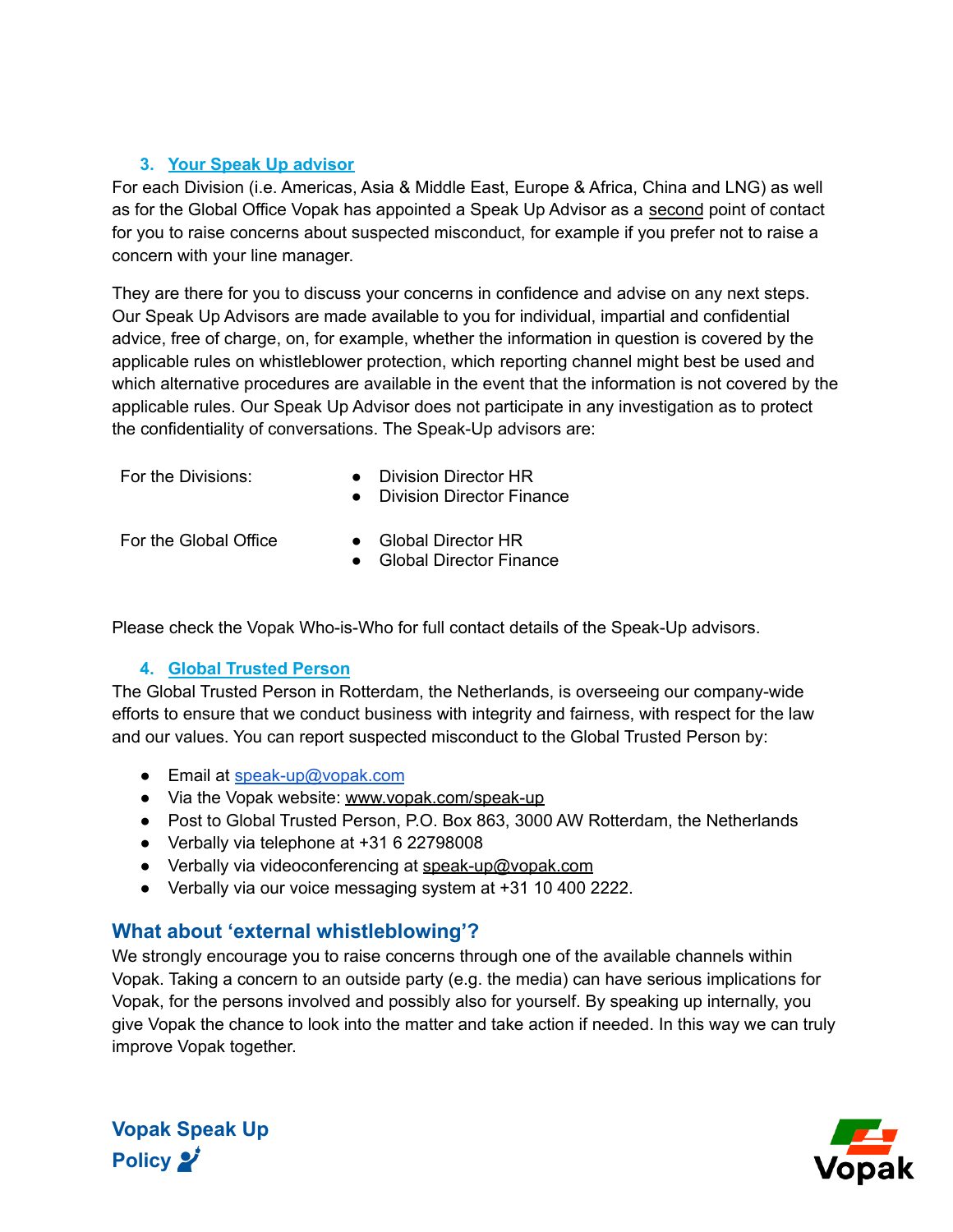## <span id="page-7-0"></span>**What kind of information do you need to provide?**

When you file a report (in person, in writing, online or by phone), please provide as much detailed information as you can to enable Vopak to assess and investigate your concern, such as:

- The background, history and reason for the concern
- Names, dates, places and other relevant information
- Any documents that may support your report

A report can only be followed up if it contains sufficient information and there is a reasonable possibility of obtaining further information.

#### <span id="page-7-1"></span>**What should you do if you do not have all the facts?**

We encourage you to speak up as soon as possible, ideally before situations get out of hand or damage is done. It is always better to discuss upfront than to report afterwards. If you know about or suspect misconduct, speak up with the facts that you have. We do not expect you to have all the answers and you are certainly not expected to prove that your concern is well founded. Let us look into the matter to determine if there is a reason for concern.

<span id="page-7-2"></span>We guarantee that no disciplinary measures or other steps will be taken against you if your genuine concern later turns out to be mistaken or misguided.

# **SAFEGUARDING YOUR POSITION: CONFIDENTIALITY**

#### <span id="page-7-3"></span>**Do reports remain confidential?**

All reporting is done confidentially. This means that information about your concern will only be shared with a limited number of people on a strict need-to-know basis. Information will only be disclosed outside this small group if we are required to do so by law or an important public interest is at stake. In principle, we are obliged to inform the implicated person that a complaint has been filed against him/her, but your identity will not be disclosed. You yourself can help us protect confidentiality by being discreet and not discussing your report with your colleagues or anyone else.

#### <span id="page-7-4"></span>**Is it possible to report anonymously?**

You can share your concerns anonymously (where allowed by the laws of your country). We do however encourage you to reveal your identity as it is more difficult, and in some circumstances even impossible, for us to investigate reports that are made anonymously.

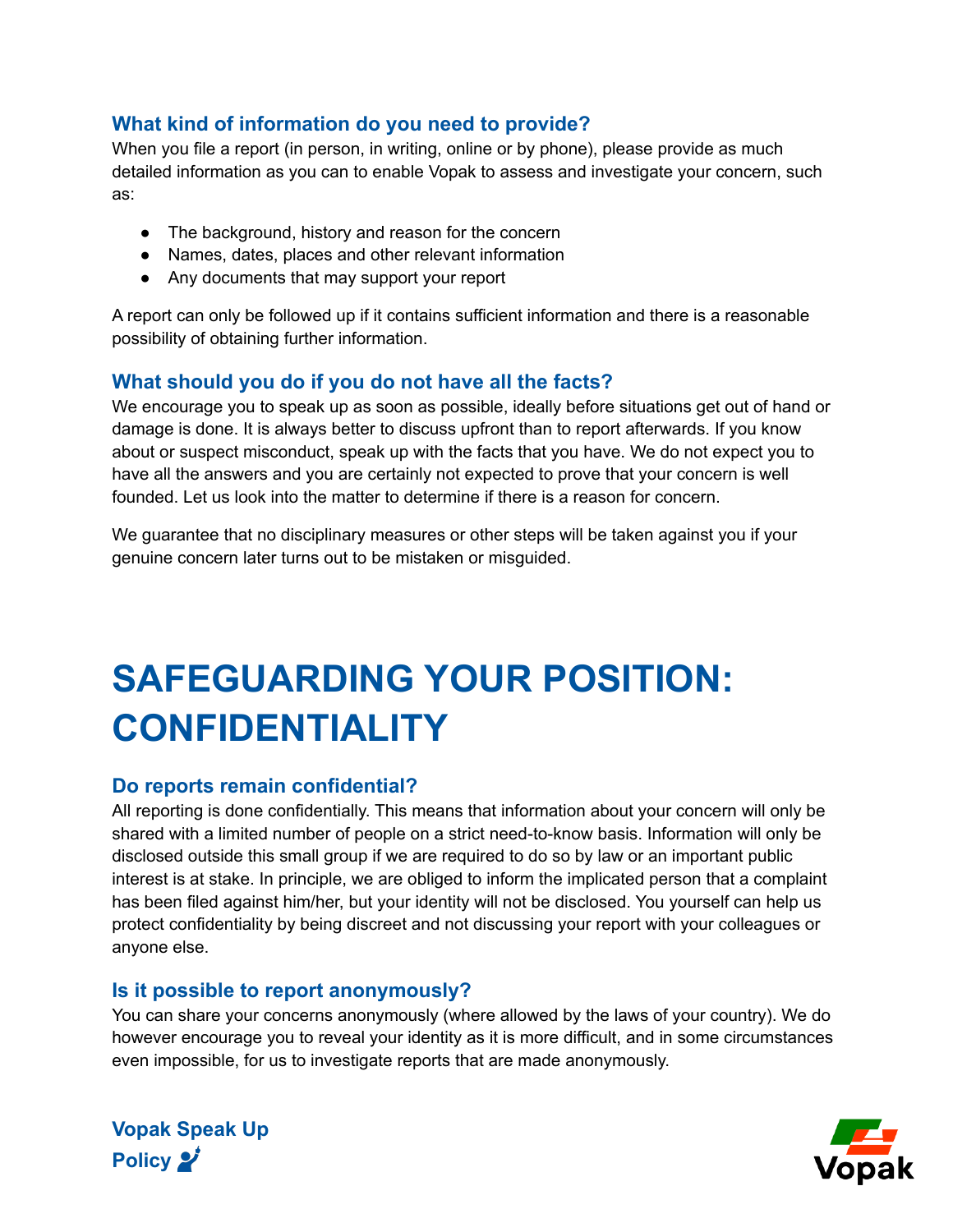## <span id="page-8-0"></span>**Will your privacy be safeguarded?**

<span id="page-8-1"></span>Vopak is committed to protecting the privacy of everyone involved. We will do everything to safeguard personal data from unauthorised access and processing. Any personal data obtained as part of this Speak Up Policy will only be used for the purposes explained in this policy or to comply with the law or an important public interest. Please find more details on the protection of personal data in the Annex.

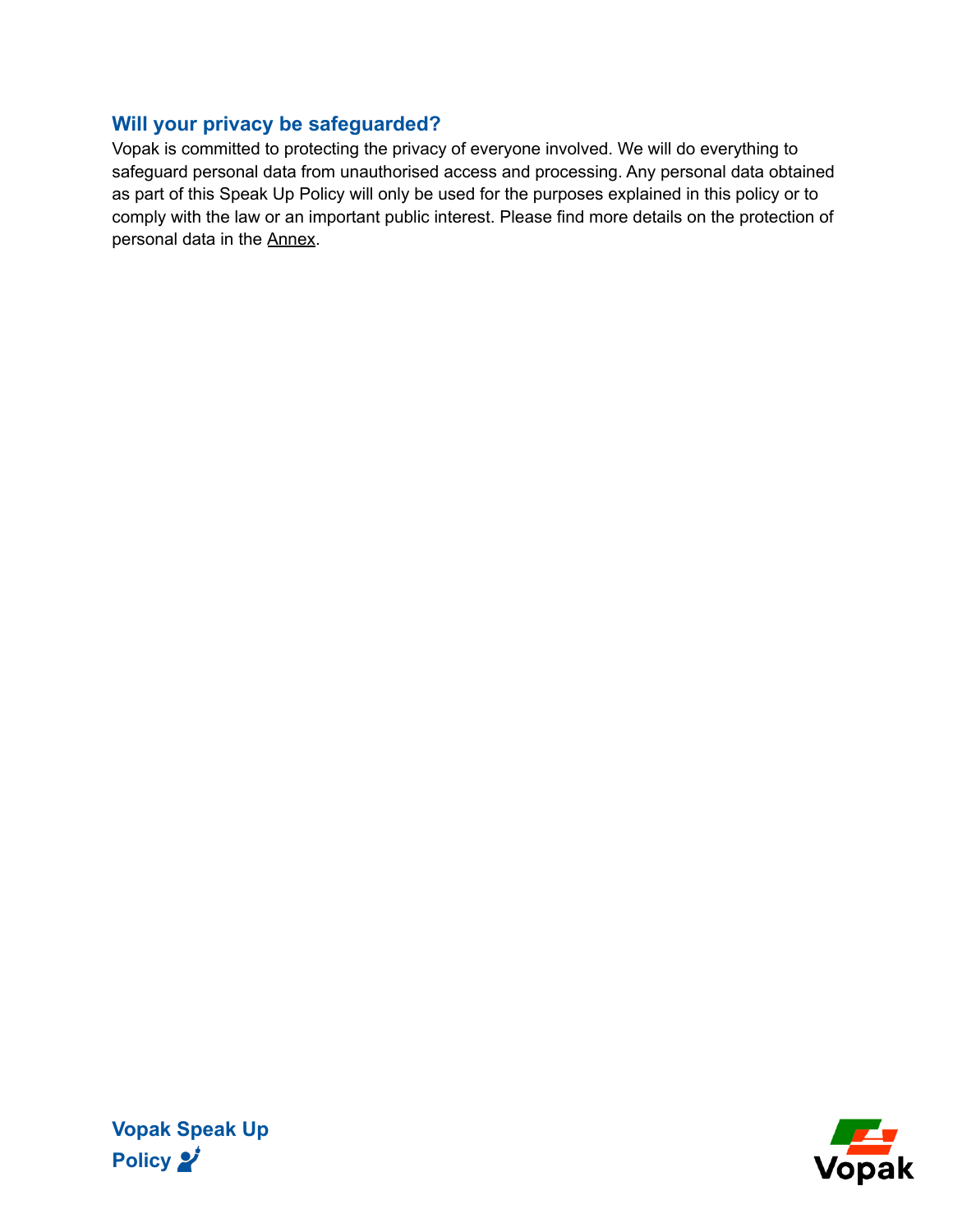# **SAFEGUARDING YOUR POSITION: NON-RETALIATION**

## <span id="page-9-0"></span>**Non-retaliation – How will you be protected if you speak up?**

In Vopak we encourage people to speak up about (suspected) misconduct and employees are always protected when they address a concern. Please feel confident that you will not suffer for raising concerns in good faith about suspected misconduct. Any form of threat or retaliation will not be tolerated. More specifically, the following are prohibited:

- Suspension, lay-off, dismissal or equivalent measures
- Demotion or withholding promotion
- Transfer of duties, change of location of work, reduction in wages
- Withholding of training
- Bad evaluations
- Discrimination
- Coercion, intimidation, harassment

Retaliation against reporters is treated as a violation of our Code of Conduct and consequently may lead to disciplinary measures. You will not be protected, however, if you maliciously raise a concern that you know is false.

## <span id="page-9-1"></span>**What should you do if you notice any retaliation?**

If you notice any retaliation against you or against anyone else for raising or having raised a concern in good faith about suspected misconduct, report this via one of our Speak Up channels. A report on retaliation against a reporter is treated like any other Speak Up report and the same procedure is followed, with one important exception:

From the moment that you can demonstrate that (i) you disclosed information (by internal or external reporting or by public disclosure) on a genuine concern and that (ii) you encountered any act of retaliation, the burden of proof shifts to Vopak to demonstrate that the (supposed) retaliating action is not related to your report of suspected misconduct in any way.

## <span id="page-9-2"></span>**What happens if this policy is misused?**

It is a violation of our Code of Conduct to knowingly make a false accusation. Doing so may lead to disciplinary measures.

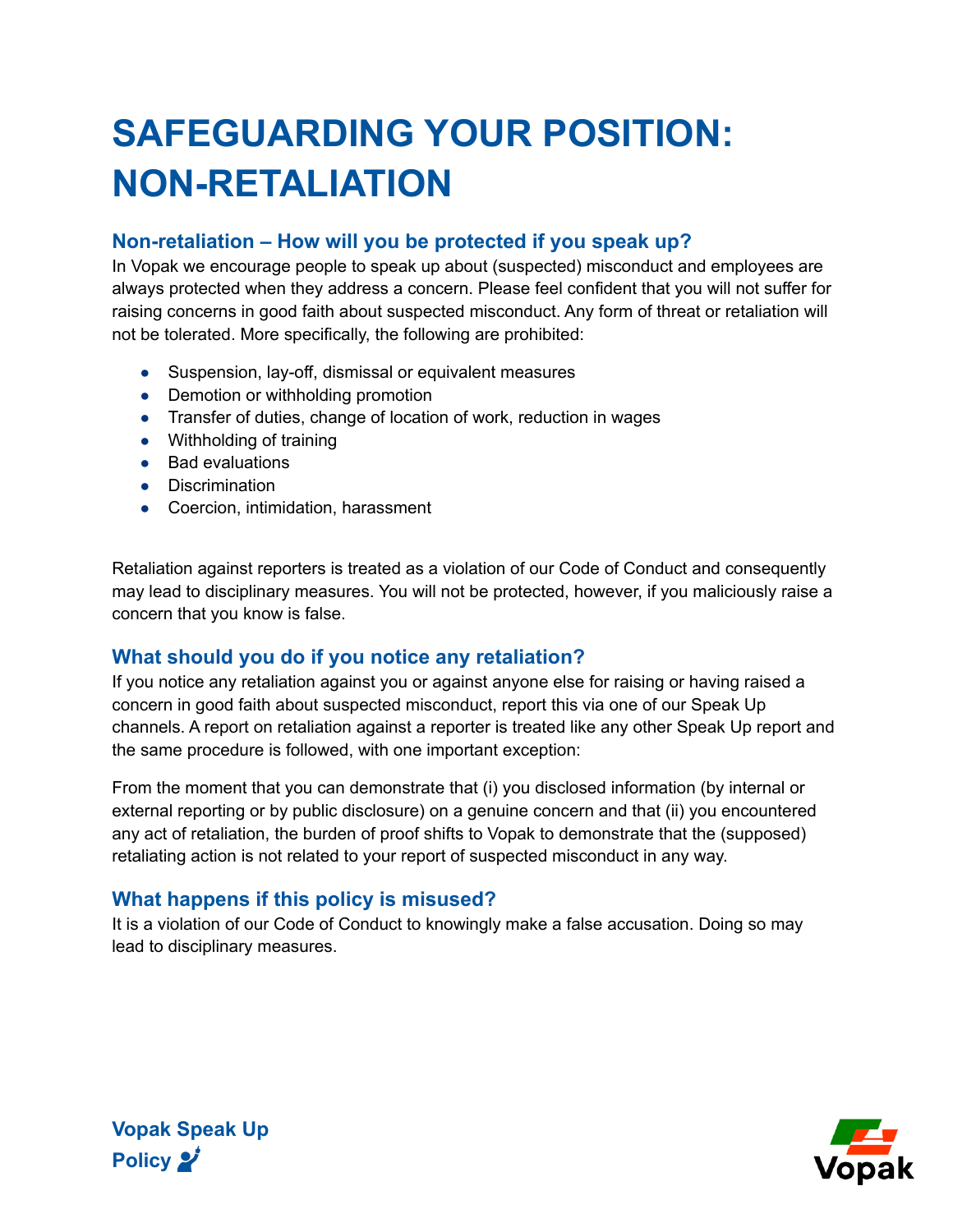# <span id="page-10-0"></span>**FOLLOW-UP – WHAT HAPPENS AFTER YOU SPEAK UP?**

## <span id="page-10-1"></span>**What can you expect if you speak up?**

Vopak takes every report of possible misconduct seriously. If you submit a report, you will receive a confirmation of receipt within 7 working days, with an estimate of how long it will take to handle and assess your concern. Your report will undergo an initial review, and if necessary, it will be appropriately investigated. On average, closure of the matter can be expected within 1 to 3 months, but should not exceed 3 months. When necessary due to the specific circumstances of the case this period could be extended to 6 months.

You will be informed of the overall findings, i.e. whether or not Vopak has established that misconduct has taken place. Please note that we will not be able to give you full details of the outcome of a case (or related actions taken) for reasons of confidentiality, privacy and the legal rights of all concerned. If and when appropriate Vopak will provide victim support.

#### <span id="page-10-2"></span>**Who will act on your concerns and how?**

All reports of concern that the Global Trusted Person receives are logged into a case management system. In this system, the Global Trusted Person keeps a complete and accurate register of Speak Up reports. When a report is done verbally, e.g. by telephone or voice messaging system, an accurate transcript of the conversation that leads to the report will be retained. Notifications will be retained no longer than is legally required.

Depending on the nature, urgency and potential impact of your concern, the case is handled by an OpCo, Division or a Global Case Manager who works under the supervision and instruction of the Global Trusted Person.

#### <span id="page-10-3"></span>**Review and investigations**

**Vopak Speak Up**

Policy 2

Vopak follows a two-phased approach when handling concerns:

- Initial review We assess the concern and decide if it requires further review and investigation (and, if so, by whom and in which form). You may be approached for additional information.
- Integrity Committee The Trusted Person will apply a severity ranking for each concern. High-severity cases will be discussed with the Integrity Committee, consisting of the Trusted Person, the Global HR Director and the Global Director Legal Affairs.
- $\bullet$  Investigation If the report requires further investigation, we assign it to an OpCo, Division or a Global Case Manager. The investigation itself focuses on an objective, factual analysis of the case. If needed, outside experts (e.g. lawyers or accountants) can be engaged to assist in the investigation. They work under strict confidentiality.

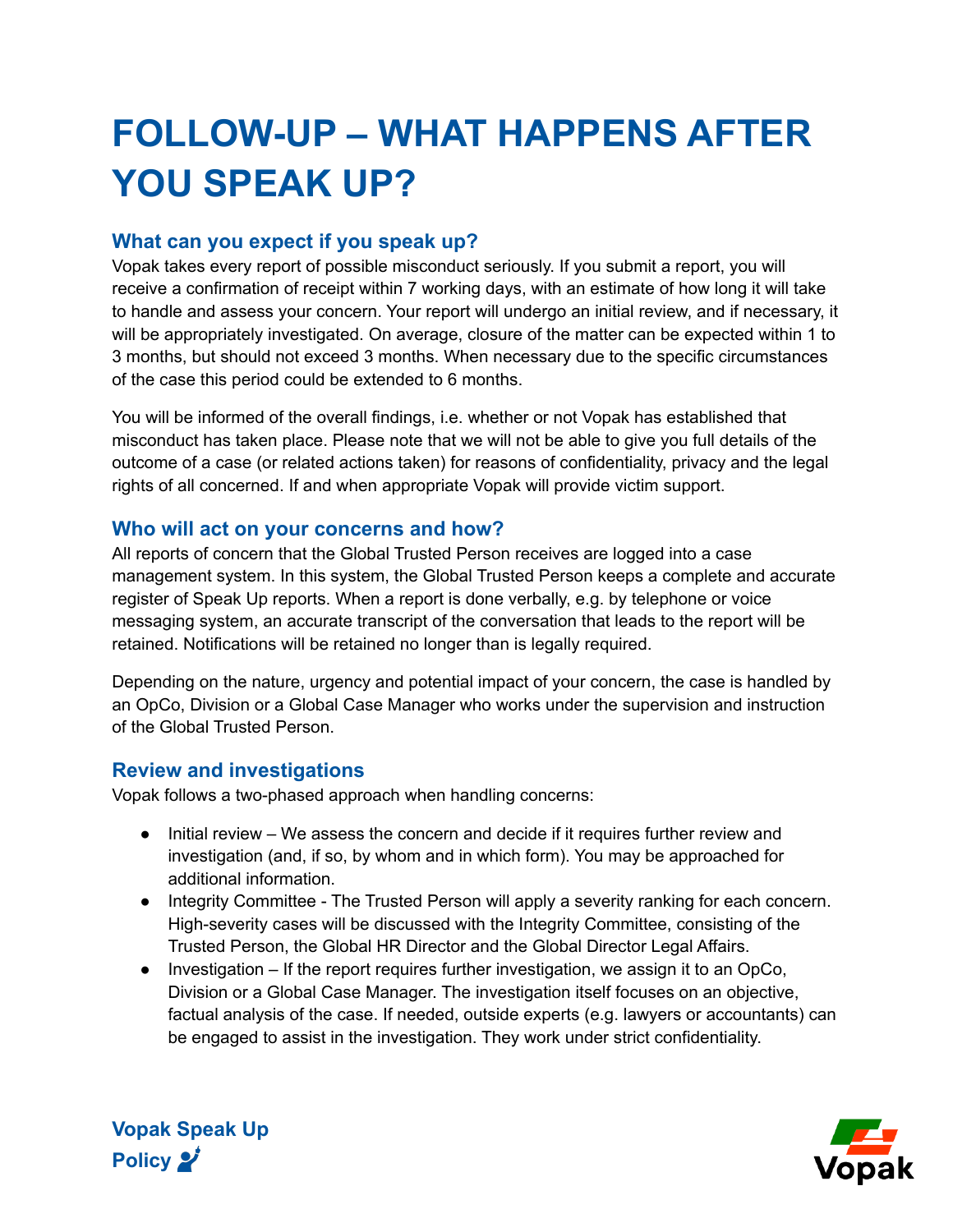Review and investigation are conducted in an independent, fair and unbiased manner with respect to all parties involved and in accordance with relevant laws and principles (including fair hearing). Details of the case, your identity and the identity of anyone else mentioned in the report, are kept confidential throughout and after the investigation and are only shared on a need-to-know basis.

#### <span id="page-11-0"></span>**Appropriate measures**

If your concern is well-founded (i.e. misconduct has indeed taken place), appropriate measures will be taken where necessary in accordance with the law and/or our Disciplinary Policy, where applicable. These measures could include involving external regulatory authorities, inspections or the police. If appropriate measures are taken, you will be informed.

#### <span id="page-11-1"></span>**What to do if you have a concern about the follow-up on a report?**

If you believe that your concern has not been handled appropriately or that an investigation has not been performed correctly, please inform the Global Trusted Person at speak-up@vopak.com or at Global Trusted Person, P.O. Box 863, 3000 AW Rotterdam, the Netherlands.

#### <span id="page-11-2"></span>**Reporting to the Executive Board and Audit Committee**

If deemed appropriate, the Global Trusted Person will immediately inform the Executive Board and/or the Chairman of the Supervisory Board regarding a Speak Up report and/or the subsequent outcome of the investigation.

In any event, the Trusted Person will provide, on a quarterly basis, the Executive Board and the Audit Committee of the Supervisory Board with an overview of Speak Up reports received during the reporting period as well as the outcomes of investigations.

# <span id="page-11-3"></span>**MORE INFORMATION?**

If you have questions relating to this Speak Up Policy or if you need assistance, please contact:

- Your line manager, or Human Resources manager.
- Your local Trusted Person.
- One of the Speak Up Advisors in your Division.
- The Global Trusted Person at speak-up@vopak.com



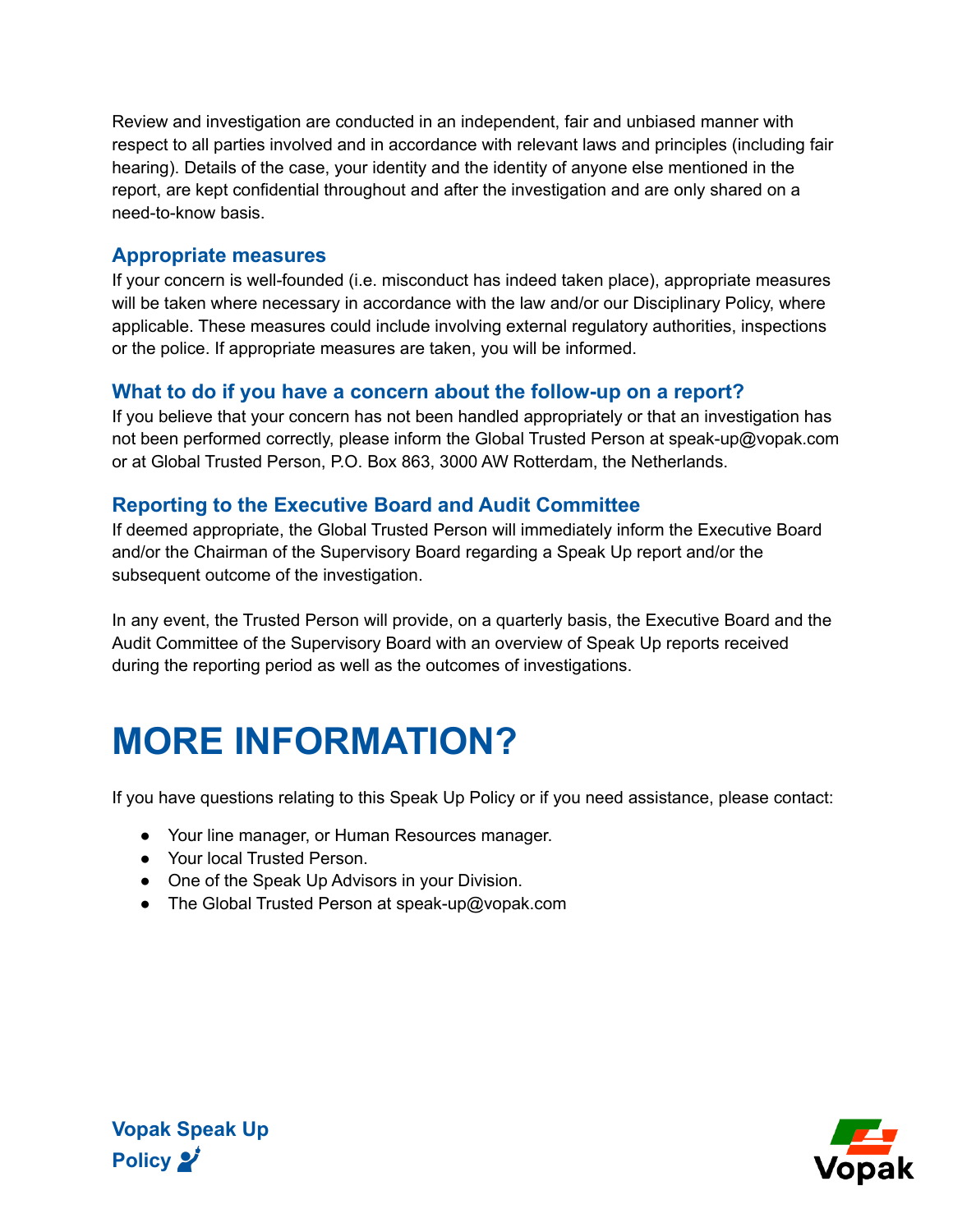# <span id="page-12-0"></span>**ANNEX: PROTECTION OF PERSONAL DATA**

## <span id="page-12-1"></span>**This Annex**

The Speak Up Policy helps employees, contract staff and external parties to report a suspected wrongdoing by or involving a Vopak Company, employee or contractor staff that is in violation of the Vopak Values, the Vopak Code of Conduct and/or its policies.

This annex explains how Vopak collects, uses and shares personal data for Speak Up purposes. This includes any personal data relating to the person making a report, as well as personal data about those individuals against whom an allegation has been made or those who have been identified as having information about the allegation.

For more general guidance on how Vopak handles your personal data please see the Vopak Privacy Manual.

#### <span id="page-12-2"></span>**Personal data**

The sort of personal data Vopak holds as part of the Speak Up process may include: your name and contact details (if you decide not to report anonymously);

- The name and title of the individual(s) you may be reporting;
- A description of any questionable conduct, including all relevant details; and
- Any question you may have.

Although Vopak does not actively seek it, sensitive personal data, as defined by privacy regulations, could be included in the Speak Up report.

Where you provide your name and personal contact details, your identity will be strictly confidential and will not be disclosed, to the person or people to whom the report relates unless you provide your consent. The only exceptions are where Vopak is legally required to disclose your identity; where Vopak is legally permitted to disclose your identity to protect or defend our rights or those of our employees, customers, suppliers or business partners, or; where Vopak has determined that the allegations were malicious and were made in bad faith.

The Speak Up reports may be collected by any data processing means, whether electronic or not. Please note that personal data will in all cases be processed separately from other employee information systems or employee files.



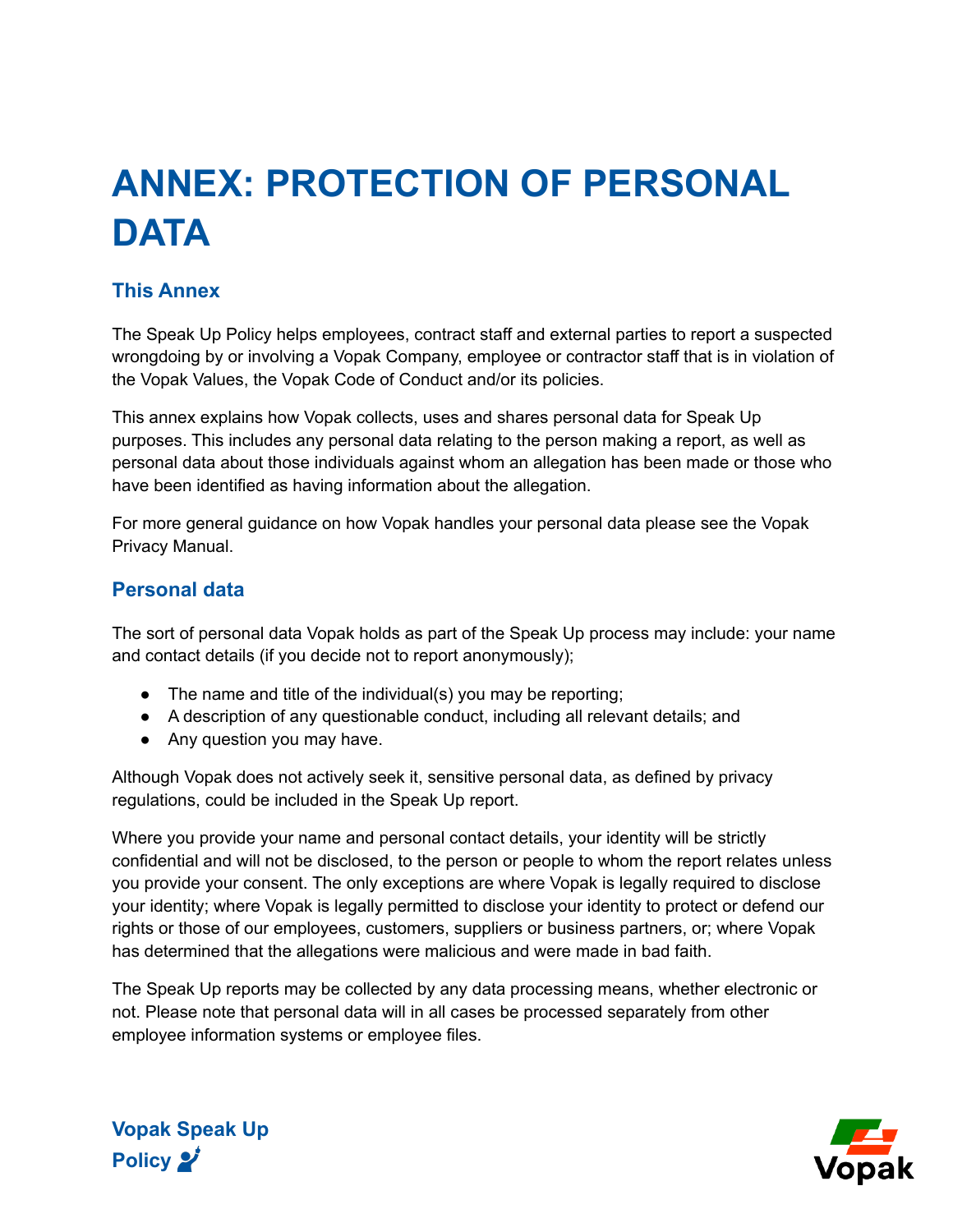## <span id="page-13-0"></span>**Purpose of data processing**

Vopak may process your personal data;

- To administer your report and assess and follow-up on submission.
- To investigate alleged violations.
- To take any necessary follow-up action upon the completion of an investigation.
- To create anonymous reports for the Executive Board and Audit Committee of the Supervisory Board.

## <span id="page-13-1"></span>**Legal basis**

Vopak will only process your personal data in ways compatible with the purpose for which it was collected. To the extent necessary for such purposes, Vopak will take reasonable steps to make sure that personal information is accurate, complete and otherwise reliable with regard to its intended use.

With regard to this Speak Up Policy, Vopak shall use your personal data in line with the Vopak Privacy Manual, which refers to the grounds for processing personal data for conducting audits and investigations. Vopak relies on legitimate interests as the lawful basis for the collection and use of your personal data.

Your personal data may be kept and used to manage the process as laid down in this policy whilst you are working for us, at the time when your employment ends and for some time after you have left.

#### <span id="page-13-2"></span>**Disclosures**

We may permit selected third party experts, such as forensic accountants, external lawyers or consultants, to access your personal information for the purpose of conducting internal investigations in relation to (suspected) violation(s) of our Vopak Values, the Code of Conduct and/or its policies. When Vopak shares personal information with these third parties Vopak requires that they only use such personal information as necessary to provide investigatory services to us and in a manner consistent with the Vopak Privacy Manual and applicable law.

Furthermore, personal data collected for the purposes of this policy will only be disclosed to any other party if Vopak is under a duty to disclose or share your personal data in order to comply with any legal obligation or when necessary to report criminal offences.

## <span id="page-13-3"></span>**Data retention**

**Vopak Speak Up**

Policy 2

Speak Up reports that have been found unsubstantiated shall be removed as soon as possible, including all personal data in or related to these reports. Personal data relating to reports about substantiated claims will be retained only for the period required to serve the Speak Up

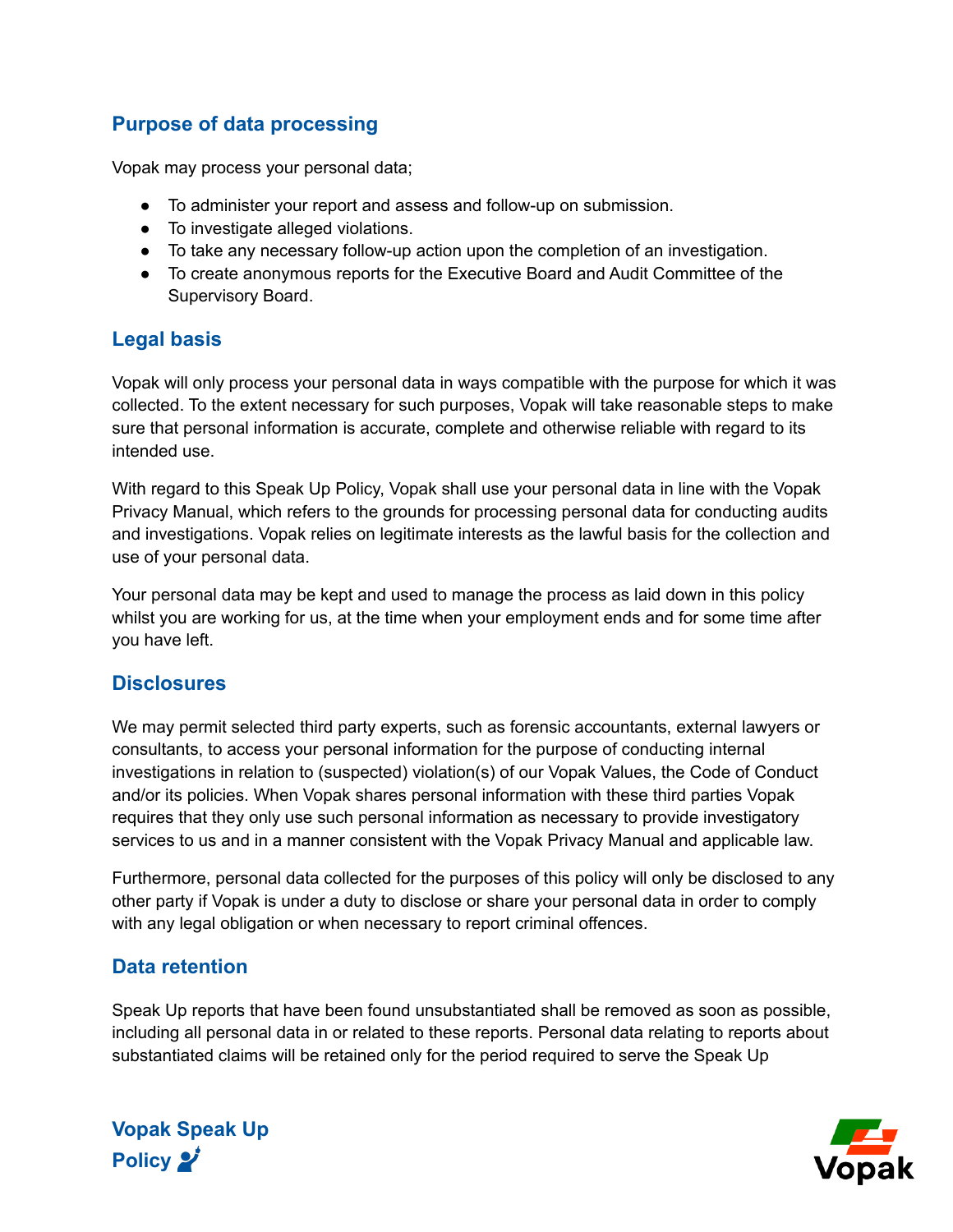purposes, to the extent reasonably necessary to comply with an applicable legal requirement, or as advisable in light of an applicable statute of limitations.

Recording of any disciplinary measures against an employee resulting from a report filed under the provisions of the Speak Up Policy shall be done in compliance with the internal procedures that Vopak maintains in relation to personnel records.

'Remove' means destruction of the personal data or adaptation of the personal data in such a way that identification of the reporter and the implicated person are no longer possible.

# <span id="page-14-0"></span>**Your rights**

Any employee may, at all times, request the Global Trusted Person whether or not a report has been filed against him/her. If so, he/she will be provided with a written overview of the personal data available about him/her unless this would seriously hinder the investigation. If personal data proves to be inaccurate or incomplete, the implicated person can request rectification or completion thereof. Under specific circumstances, an employee may request erasure of personal data concerning him/her or request restriction of processing of personal data concerning him/her.

# <span id="page-14-1"></span>**Contact**

If you have any other question, if you wish to exercise any of the above rights or if you have a complaint about our handling of your Personal Data with regard to the Speak Up procedure, please send an e-mail to speakup@vopak.com, or contact the Global Trusted Person at +31 104002163.